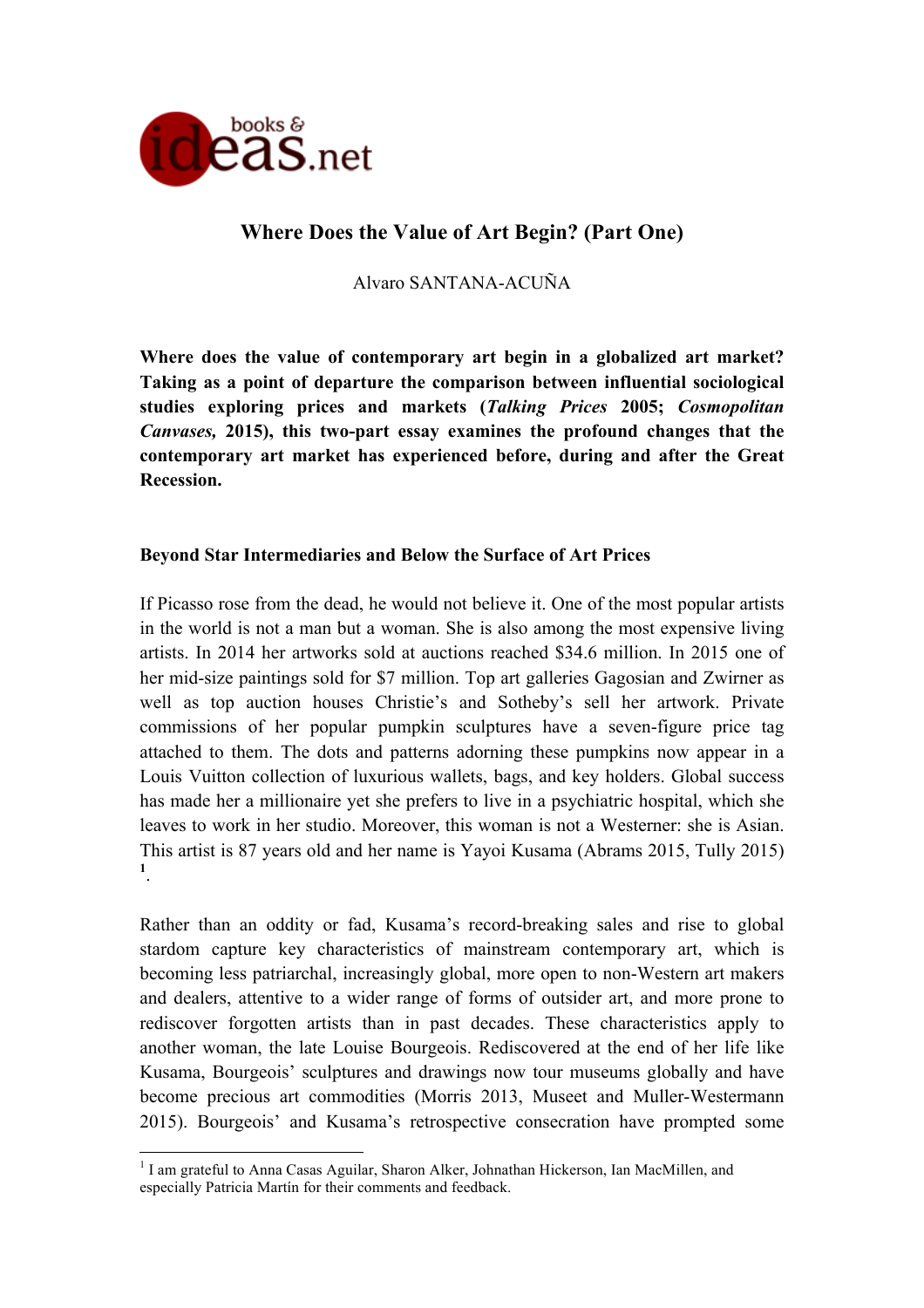researchers to rewrite the history of contemporary art (Fer 2004, Nixon 2005, Gompertz 2012). In Kusama's case, her influence was arguably decisive for Andy Warhol's work in particular and the Pop Art movement in general (Yamamura 2015).

Kusama's global success (let us not forget that of Takashi Murakami and Ai Wei Wei) shows that the axis of mainstream art, centered in the West since the Renaissance, is expanding to the East. Places like Doha, Dubai, Hong Kong, and Beijing seek to challenge the hegemony of New York, London, and Berlin over the art market. Rather than remaining impervious to this expansion, top art galleries in the West such as Gagosian, Pace, Zwirner, Perrotin, and Hauser & Wirth are at the forefront of it. They have become "global galleries." Although reticent to disclose their annual profits, initial findings for a project on the global art market<sup>2</sup> suggest that their capital transactions equal, for instance, the endowments of the richest American universities. Furthermore, these global galleries are reshaping the boundaries between traditional art display and art sale, since they have the resources to organize museumquality exhibitions in their global locations.

Similarly, museums like the French Louvre and American Guggenheim have built satellite museums in a non-Western country, the United Arab Emirates. A transformation no less unimaginable a few years ago is now unfolding: revolving doors in the art world. Directors and curators at prestigious museums are leaving their jobs to work for leading galleries and auction houses, and vice versa: dealers are reinventing themselves as museum staff. Finally, mainstream artists such as Damien Hirst have opened their own galleries to exhibit their artworks and art collections. As a result, the boundaries between art galleries, auction houses, and museums, which Olav Velthuis described in his influential *Talking Prices* (2005), are in fact becoming more porous and overlapping. New sociological studies, such as *Cosmopolitan Canvases* (2015), address how these changes are affecting mainstream contemporary art. This essay takes as a point of departure the comparison between these two books, which were published ten years apart, to offer a diachronic understanding of the profound changes that the contemporary art market is experiencing since the Great Recession hit developed, developing, and poor countries. As exemplified by the Panama Papers leak<sup>3</sup> as well as by the sale of a de Kooning painting for \$300 million (now the highest sum on record paid for an artwork (Kazakina 2016)), at the heart of these changes is the question of where the value of contemporary art begins in a globalized art market.

#### **Culturally Inflected Economic Sociology**

 $\frac{1}{2}$  My contribution partly relies on data from a project on value production in contemporary art as well on the findings of a forthcoming edited volume on the new sociology of art (Rodríguez Morató and Santana-Acuña 2016).

<sup>&</sup>lt;sup>3</sup> The Panama Papers reveal important information about fraudulent practices of several auction houses, wealthy art collectors, and corporations. URL: https://panamapapers.icij.org.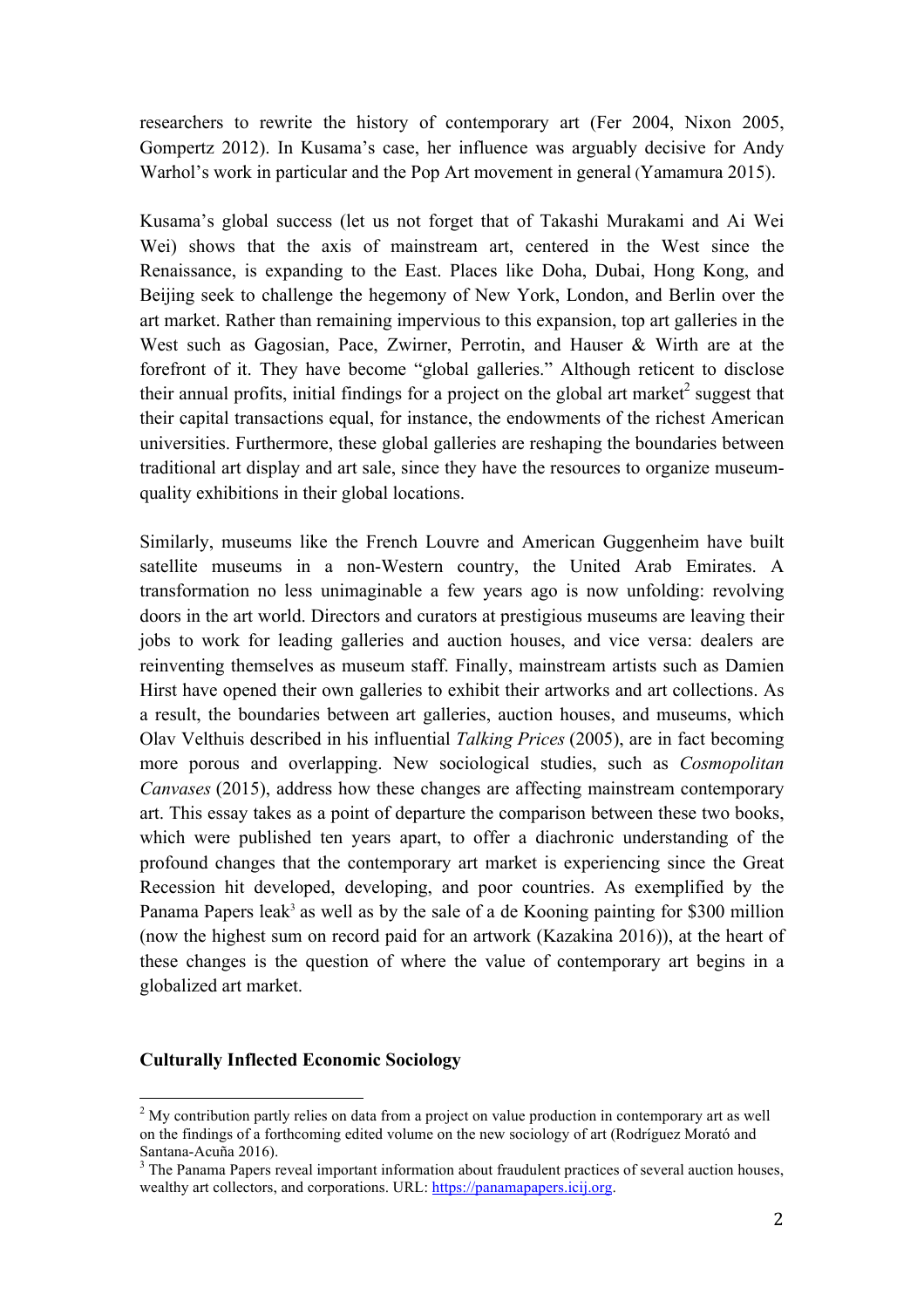*Talking Prices* and *Cosmopolitan Canvases* belong to culturally inflected economic sociology. This area of research builds primarily on the influential contributions of Pierre Bourdieu and Viviana Zelizer. Bourdieu (1992, 2013) reversed economicist interpretations of cultural production to argue that the cultural field (and the art field in particular) can become autonomous from economic determinants. For him, an autonomous art field produces symbolic goods (e.g., artworks) that are more the result of cultural than economic constraints. As Zelizer (1994, 2005, 2010) investigated, culture's deep influence over the economy extends beyond the field of cultural production. Culture shapes the meaning of major and minor economic transactions in everyday life, because money is not an objective medium of exchange. Rather it is a social and cultural construct and, as such, is open to meaning interpretations. Zelizer finds evidence of culturally inflected economic life in care work, life insurance policies, and household transactions, among other contexts. Culturally inflected economic sociology inspired by Bourdieu's and Zelizer's work is in good health and, as the contributions to the recently published dossier confirm (*Money & Value*, Books&Ideas/La Vie des Idées, January 2016), continues to expand its range of interests: the environment, slave labor, prison monies, emotions (e.g., love, happiness), new technologies, and so on.

The field of economic sociology has also examined the argument that cultural factors can structure art markets. *Careers and Canvases* by White and White (1965) and *The French Art Market* by Raymonde Moulin (1967) were pioneering works in this direction.4 White and White studied the organizational transition in mid-nineteenthcentury France from the academy system to the dealer-critic system, which dominates till the present. New cultural tastes, especially those of the bourgeoisie, were at the basis of this transition. Impressionist artists offered their bourgeois clients what they demanded: small and affordable artworks to decorate their homes. In comparison to artworks produced under the academy system, which tended to be bigger and could take years to complete, artworks of the dealer-critic system are almost ready-made; they are produced faster under the influence of capitalist principles of mass production. Moulin studied the French art market in the early 1960s. Along the lines of White and White, Moulin claimed that the art dealer had become the key figure that shaped the structure of the art market for her clients (artists and collectors). Taken together, their contributions remain central to understand the persistent focus of researchers on what I call *star intermediaries*<sup>5</sup> (commercial galleries, dealers, and auctioneers) as if they were the exclusive producers of artworks' value.

<sup>4</sup> In economics the pioneering work of Baumol and Bowen (1966) on the performing arts sector served to attract economists' attention to the contribution of art markets to the economy and public policy. Their findings challenged neoclassical economics, which claimed that increases in labor productivity drive salaries rises in jobs. On the contrary, Baumol and Bowen found that salaries can rise despite the lack of growth in labor productivity in a given job.

<sup>5</sup> Borrowing from the distinction in astrophysics between visible matter and dark matter in the universe, this essay develops the distinction between star intermediaries, whose influence on art prices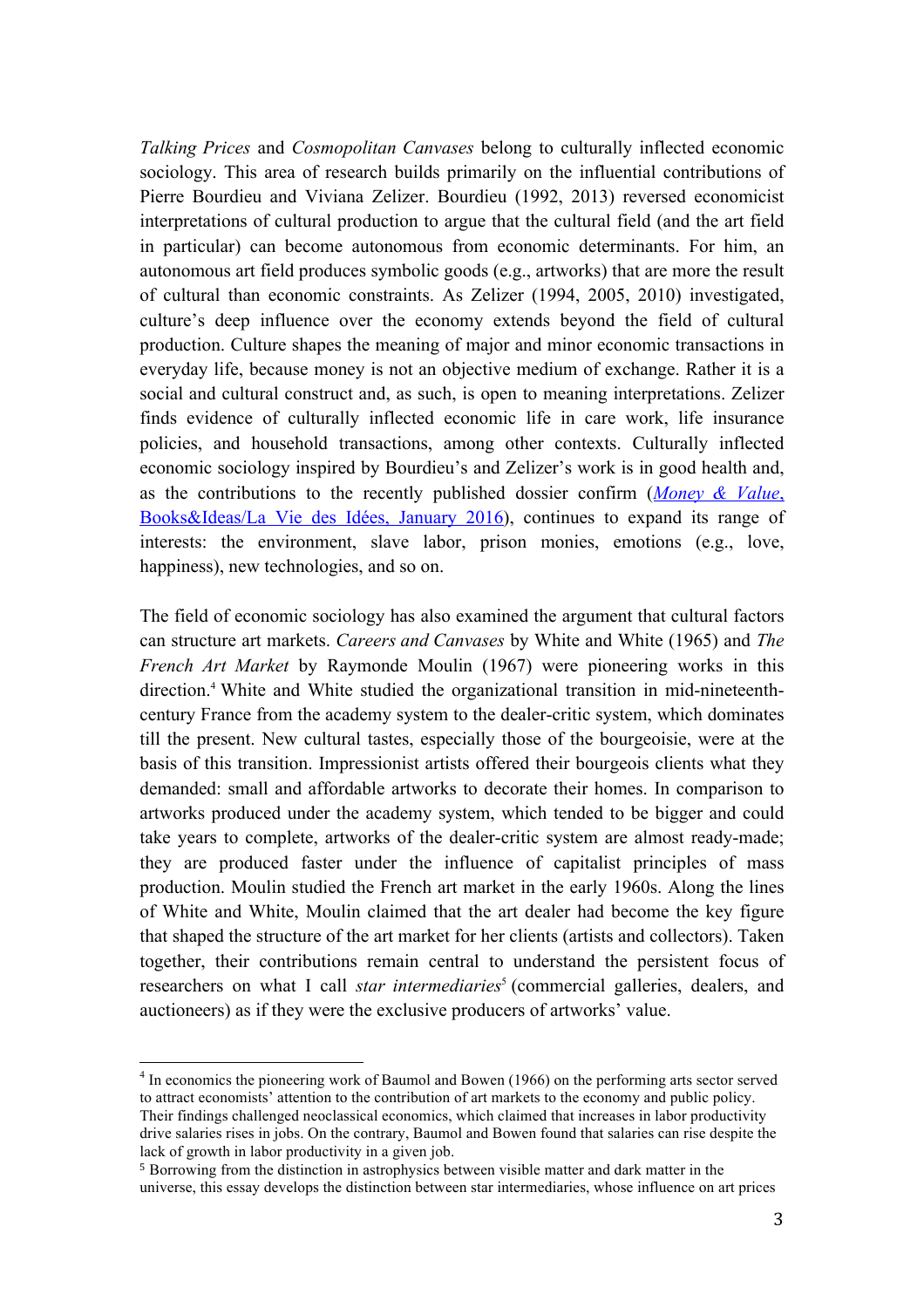More recently, contributions have studied the influence of cultural factors over the fabrication and sale of artistic styles (Crane 1987); the distribution of uncertainty in art galleries (Peterson 1997); the arts in regional development, auction houses, price indexes, and economic policy (Ginsburgh and Throsby 2006); the culturally mediated economic strategies of the publishing industry (Thompson 2010); the singularity of artworks as the result of judgment devices that are economic as well as cultural (Karpik 2010); the intersection of sociology, economics, and marketing in the creative industries, auction houses, and fashion industry (Beckert and Aspers 2011); the social construction of quality in the markets for antiques and contemporary poetry (Beckert and Musselin 2013); and the micro-situations or moments that shape the valuation of aesthetic objects such as music, architecture, and cuisine (Berthoin Antal, Hutter, and Starck 2015). At the center of these contributions is the claim that culturally inflected factors actively shape the valuation of artistic objects (Beljean, Chong, and Lamont 2016).

Velthuis' *Talking Prices* (2005) remains an influential contribution in this direction, and the edited volume *Cosmopolitan Canvases* (2015) updates it. In *Talking Prices* Velthuis explores the symbolic meaning of prices in the market for contemporary art. In *Cosmopolitan Canvases* contributors study the globalization of markets for contemporary art. The next section analyzes the main claims in both volumes; namely, prices are cultural objects and markets are (increasingly global) cultural constellations. Building critically on both, the next four sections seek to offer further insights into contemporary art pricing. My claim is that the culturally inflected economic sociology of art markets needs to take into account the growing influence of what I call *dark intermediaries* (assistants, art-making spaces and technicians, art consultants, logistics service providers, and corporate firms) over mainstream contemporary art prices, and not only star intermediaries, that is, art gallerists, dealers, and auctioneers (and their pricing scripts). In short, to develop a more holistic understanding of the value of contemporary art, the focus should be not only on *talking* (interviewees' self-reports of attitude and behavior) but also on the *making* of prices (what art market actors actually do).<sup>6</sup>

### **Art Prices and the Pricing of Art**

How do dealers set prices for contemporary art? In *Talking Prices* Velthuis answers this question by studying galleries in New York and Amsterdam. For him culture is not peripheral but central to setting art prices. Previous approaches, on the contrary, overlooked culture's role in the economics of art markets. This is the case of neoclassical economics (and its ramifications, such as positive economics). According

!!!!!!!!!!!!!!!!!!!!!!!!!!!!!!!!!!!!!!!!!!!!!!!!!!!!!!!!!!!!!!!!!!!!!!!!!!!!!!!!!!!!!!!!!!!!!!!!!!!!!!!!!!!!!!!!!!!!!!!!!!!!!!!!!!!!!!!!!!!!!!!!!!!!!!!!!!!!!!

researchers have measured, and dark intermediaries, whose influence on art prices have been overlooked by culturally inflected economy sociology of art markets.

<sup>&</sup>lt;sup>6</sup> For a critique of methodologies based mainly on *talking*, see Jerolmack and Khan (2014).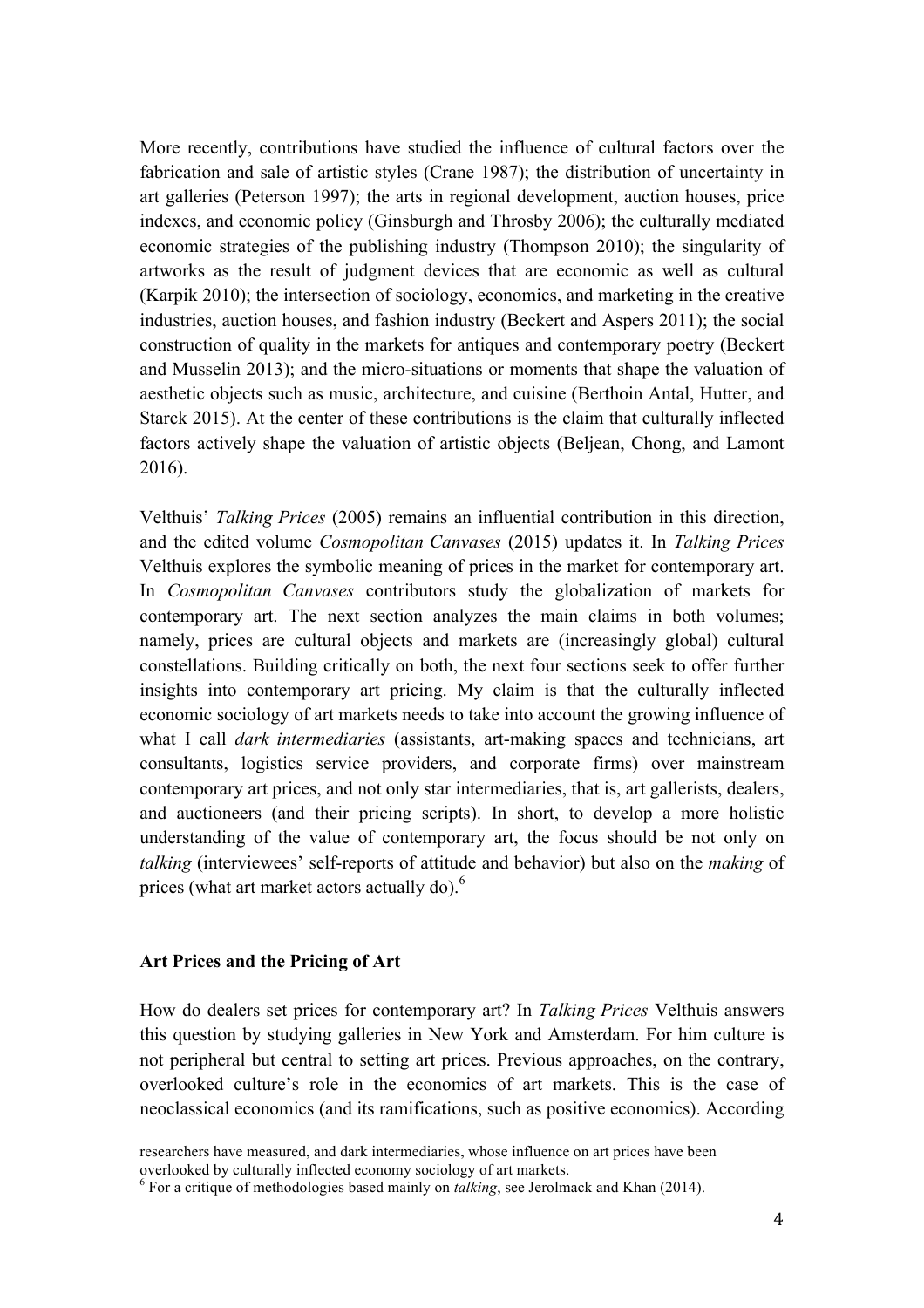to this approach, markets can self-regulate and individuals' actions in the market are rational and driven by self-interest. The art market is no exception. It follows the laws of supply and demand, which determine the price mechanism. According to Velthuis, neoclassical economics denies agency to art dealers. The latter behave like automata in the hands of the market. Accordingly, the way they set prices is just a reflection of supply and demand fluctuations. As an alternative approach, Velthuis offers a cultural view of art markets and price formation. A key component of his approach is the interaction between actors and prices. Another component is the restoration of art dealers' agency in setting art prices.

Why do not visitors find artworks in a gallery with just-below prices such as \$799. \$19,990, and the like, but rather round prices such as \$800, \$20,000, and so on? Prices, Velthuis claims, have been resistant to cultural analysis, including meaning interpretation. Sellers set just-below prices to make expensive commodities seem cheaper to potential consumers, while round prices are elegant and seem almost an objective value of the product. Art dealers prefer round prices for this reason. For Velthuis, echoing microsociologist Georg Simmel and building on Zelizer, since people perceive objects differently depending on their prices, then, prices cannot be mere economic facts. They are cultural entities with aesthetic dimensions attached to them. In short, prices have a meaning. Markets (including the art market) operate along similar lines. Markets are shaped by prices. Hence, markets cannot be impervious to cultural influence. They cannot function as self-contained and homeostatic structures. Instead, they function as "cultural constellations."<sup>7</sup>

Taken together, these two arguments—prices are cultural entities and markets are cultural constellations—emphasize that price mechanisms do not just react to the spasmodic movements of self-regulating markets, as neoclassical economics claims. The price mechanism does not simply allocate a commodity. Instead, it is part of a symbolic system. Prices then behave as objects "embedded in webs of meaning" (Velthuis 2005: 11). Interactions with other objects, actors, and organizations present in the art market influence the meaning of prices. On the one hand, Velthuis' view of cultural objects as part of a symbolic system full of meanings in need of interpretation echoes Clifford Geertz's "thick description" (1973), which built on Weber's interpretive sociology. On the other hand, Velthuis is critical of Ann Swidler's (1986) influential approach to culture. Swidler focuses on how individuals use their toolkit (their available set of tools to face a given social situation) to implement strategies of action. Velthuis prefers a relational view of culture. For him artists, collectors, and dealers mutually construct the meaning of art prices.<sup>8</sup> This theoretical claim is not

 $\frac{1}{7}$  Constellation is a conceptual borrowing from Weber. This concept was lost in translation for several decades. It was absent in Talcott Parsons' classic English translation of Weber's *The Protestant Ethic and the Spirit of Capitalism*. Kalberg (2008) recovered it in his new translation. As an analytical concept, constellation seems more suitable to social scientific research based on the premise of a "networked" reality (Santana-Acuña 2015). 8

<sup>&</sup>lt;sup>8</sup> This relational view of culture echoes Howard Becker's art worlds approach (1982: 25), which argues that artworks are made by a "network of cooperating people." Beyond its creator, the production of an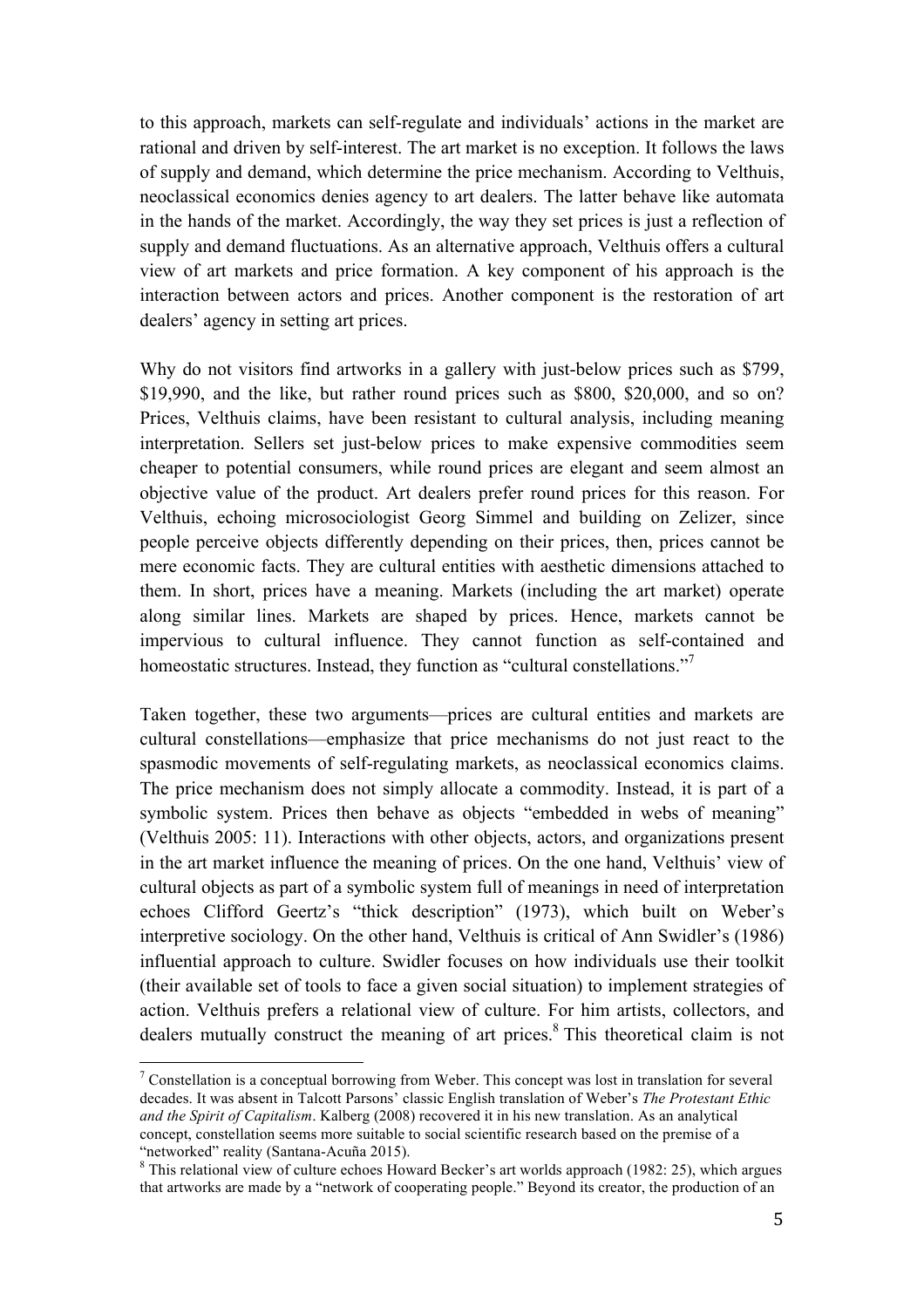fully supported by the empirical evidence in *Talking Prices*. Velthuis focuses on dealers and provides little room to understand how artists and collectors collaborate with dealers in price formation.

How are art prices formed? First, Velthuis argues, price formation depends on the type of organization that sells the artwork. This explains why art galleries and auction houses rely on different price cultures. Galleries deal with art, while auction houses deal with commodities. Gallerists, as they reported to Velthuis, see themselves as promoters of art. For them auction houses are "parasites," as one gallerist put it. Critics of the gallery system think dealers' prices are not real. Instead, they are inflated and too dependent on the ups and downs of the art market. Critics of the auction system say that auction prices are no less chancy or manipulated. Of course, partisans of both art organizations maintain that their prices are real and an objective assessment of artwork's value (enhanced by round prices). Behind this divide between galleries and auction houses, important differences remain insurmountable. Auctions of new art (the kind of art that galleries sell) do not usually work because the free-floating pricing of new artworks adds uncertainty to the art market. Instead, what works for galleries is the fixed price system—although potential buyers may negotiate prices with dealers. And auction houses do not sell artworks at fixed prices but leave them open to bidders—although auctioneers can use strategies to influence bidders' prices<sup>9</sup>. Velthuis studies price formation in the primary market, that is, the sale of artists' new work in galleries. For him numbers justify this decision: galleries conduct 56% of art sales.

Second, to understand price formation in art it is crucial to distinguish between prices and pricing. Researchers often merge the two, as Velthuis contends. He shows that prices are linked to technical aspects: format, size, and other features. There is a correlation between price and size as well as price and medium. Thus, dealers cannot make up prices. A large format artwork would be more expensive than a small one, a painting would be more expensive than a drawing, and so on. Yet prices are not limited to technical aspects. Understanding non-technical aspects requires analyzing pricing, which Velthuis calls an art. To attribute a quantitative value to an artwork, dealers use pricing scripts. These "function as a cognitive manual for the variety of pricing decisions that a dealer needs to make" (Velthuis 2005: 117). As a social art, pricing is processual, interactive, and path-dependent. If pricing is used effectively, an emerging artist, for instance, would see the prices of her artworks follow a steady increase (with the exception of artists that succeed too quickly; something from which dealers want to protect their artists). To make sense of their (and other dealers')

!!!!!!!!!!!!!!!!!!!!!!!!!!!!!!!!!!!!!!!!!!!!!!!!!!!!!!!!!!!!!!!!!!!!!!!!!!!!!!!!!!!!!!!!!!!!!!!!!!!!!!!!!!!!!!!!!!!!!!!!!!!!!!!!!!!!!!!!!!!!!!!!!!!!!!!!!!!!!!

artwork necessitates a "world" of cooperating makers (friends, peers, assistants, agents, publishers, critics, etc.). Hence, the artwork synthesizes the input of its multiple makers. Velthuis does not cite the art worlds approach in *Talking Prices*.

art worlds approach in *Talking*<br><sup>9</sup> Moreover, the Panama Papers leak offers real evidence of fraudulent selling practices; for instance, in 1997 Christie's sold Picasso's record-breaking painting *Women of Algiers* (version O) to a billionaire months before its actual auction took place (Garside, Bernstein, and Watt 2016).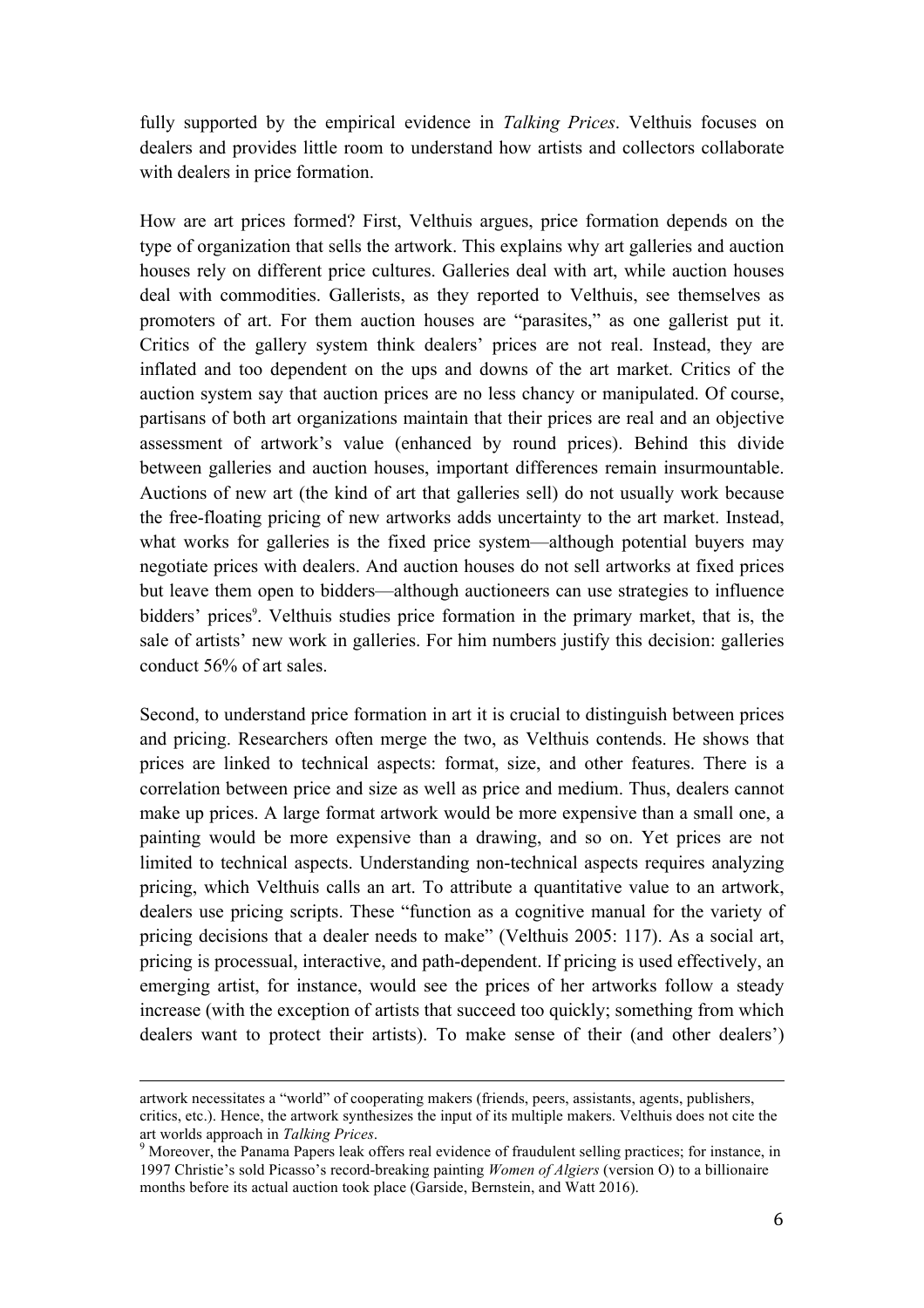prices, dealers insert them into moral narratives. These narratives inform and support dealers' pricing choices. In this respect, the art market is not too different from other markets, which also rely on culturally inflected pricing scripts. Artworks are marketable goods and, as such, their value—translated into a price—is relational and comparative. As in other markets, price and value are intimately related. In the art market, they might give the impression of not being so related because the nontechnical aspects of artworks (e.g., aesthetics) are difficult to value. For this reason, pricing is an uncertain art and dealers' pricing scripts are subject to constant revision in order to account for the technical and especially the non-technical aspects of artworks.

In *Talking Prices* Velthuis analyzes contemporary art prices before the Great Recession. In *Cosmopolitan Canvases* contributors study art prices during and after it. They find that pricing uncertainty continues to grow in contemporary art. Artists, dealers, and collectors now face more difficulties in pricing artworks. A key factor is the globalization of art markets. Yet, as contributors claim, global art markets are not an entirely new phenomenon. Neither are they a simple reflection of economic globalization nor a teleological process. Contributors offer a more grounded view of globalization. In his contribution on the India Art Fair, Vermeylen finds that top Indian artists sell more of their works in the US and British markets than in India. However, the globalization of these markets does not translate into Westernization, as Yogev and Ertug show in their study of art markets in Asia. Furthermore, globalization is not leading to the emergence of a unified global art market; for instance, Japan has resisted the globalization of contemporary art, as Favell shows. Hence, it is too early to claim that the globalization of art markets is redistributing symbolic power. London and New York still maintain their hegemonic market positions, while new art markets have recently emerged in Middle Eastern and Northern African countries (Kräussl's contribution), Brazil (Brandellero's contribution), China and Russia (Kharchenkova, Komarova, and Velthuis's contribution), and India (Sooudi's contribution). The market for mainstream contemporary art has changed rapidly between the publication of *Talking Prices* and *Cosmopolitan Canvases*. Along with the rise of global art pricing, the art market for the 1%, and global galleries (see Part Two), to understand global art pricing it is necessary to integrate other individuals and organizations left out of the analysis by culturally inflected economic sociologists of art markets.

#### **The Dark Matter of Prices: Rescaling Pricing in Contemporary Art**

*Talking Prices* and *Cosmopolitan Canvases* contend that artists, collectors, and dealers mutually construct the meaning of art prices. Yet in *Talking Prices* Velthuis' focus on dealers gives little space to understand how artists and collectors contributed to price formation and its meaning. The book includes pricing stories told not from the artists' or collectors' perspective but only from the dealers' perspective. This is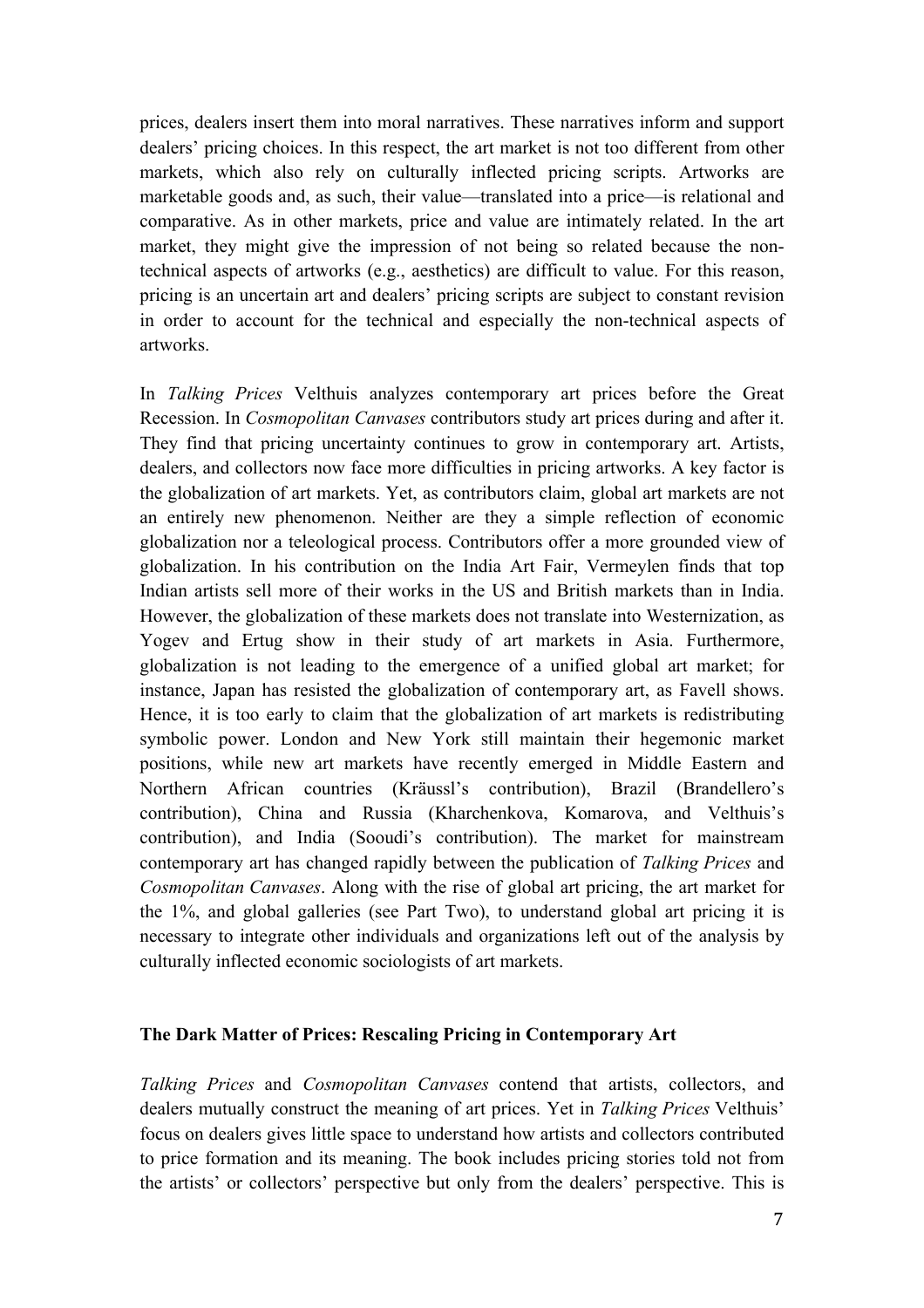also the approach in *Cosmopolitan Canvases*. Incorporating artists' and collectors' perspectives would confirm dealers' tendency to embellish their narratives on the art market and pricing. These two volumes do not answer the question of how artists can actively shape prices and their meaning before they consign their artworks to dealers. Similarly, it is unclear how collectors construct the meaning of art prices along with dealers. Furthermore, there are different types of artists and collectors (as well as dealers, as Favell studies in his contribution on Japanese curators and gallerists). The way in which a senior, established artist and an experienced dealer mutually construct art prices is different from that involving a young, emerging artist and a senior dealer. The same applies to buyers. Experienced or affluent collectors do not construct art prices along with dealers in the same way collectors with less experience or a smaller budget do. In sum, dealers, as shown in these volumes, as well as artists and collectors rely on pricing scripts to maximize their profits from a particular price configuration.

However, the literature since White and White (1965) and Moulin (1967) remains mostly concerned with the last segment of art pricing, which is the most visible one: the dealer-collector segment. Velthuis and contributors to *Cosmopolitan Canvases* successfully clarify what occurs at the surface level of prices. My claim is that the analysis of deeper layers is needed too. By looking at these, art prices are not so different from gas prices. The latter are certainly not decided at the gas pump. They are the product of a cultural constellation of actors and objects interacting daily in the energy market. The average consumer, like the art collector, only faces gas prices in the last segment, at the gas station. The consumer can notice price variations between today, last week, and a month ago, and may try to calculate the benefits the gas station owner makes with daily oscillations. What remains invisible to the average consumer is the contribution of intermediaries, whose percentage of gains in the final sales price is not transparent to her. These invisible or dark intermediaries include oil extractors, refineries, (long-distance and local) carriers, and (federal, state, and local) tax agencies, among others. Researchers could study the pricing scripts that gas station owners use. Yet analyzing the last segment of pricing does not fully capture price *making*, namely, the complete narrative behind the price of a gallon of gas. As I will show in Part Two, dark intermediaries, not only gas station owners or art dealers, use pricing scripts. These scripts result in layers of meaning and value that are added to the final price of the object. The same argument applies to a culturally inflected economic sociology of art markets. Research mainly privileges pricing at the "gas station of art," that is, the gallery where average (but not all) collectors go to buy art. As in the case of gas, most pricing scripts used before the artwork arrives at the gallery remain opaque to collectors (and researchers). Ethnographic and qualitative research is needed to explain dark intermediaries' pricing scripts and their cumulative effect on the final price.

The focus on art dealers is not exclusive to *Talking Prices* and *Cosmopolitan Canvases*. Due to art dealers' visibility (as well as that of auction houses), researchers still regard them as star intermediaries between artists and collectors. Bourdieu's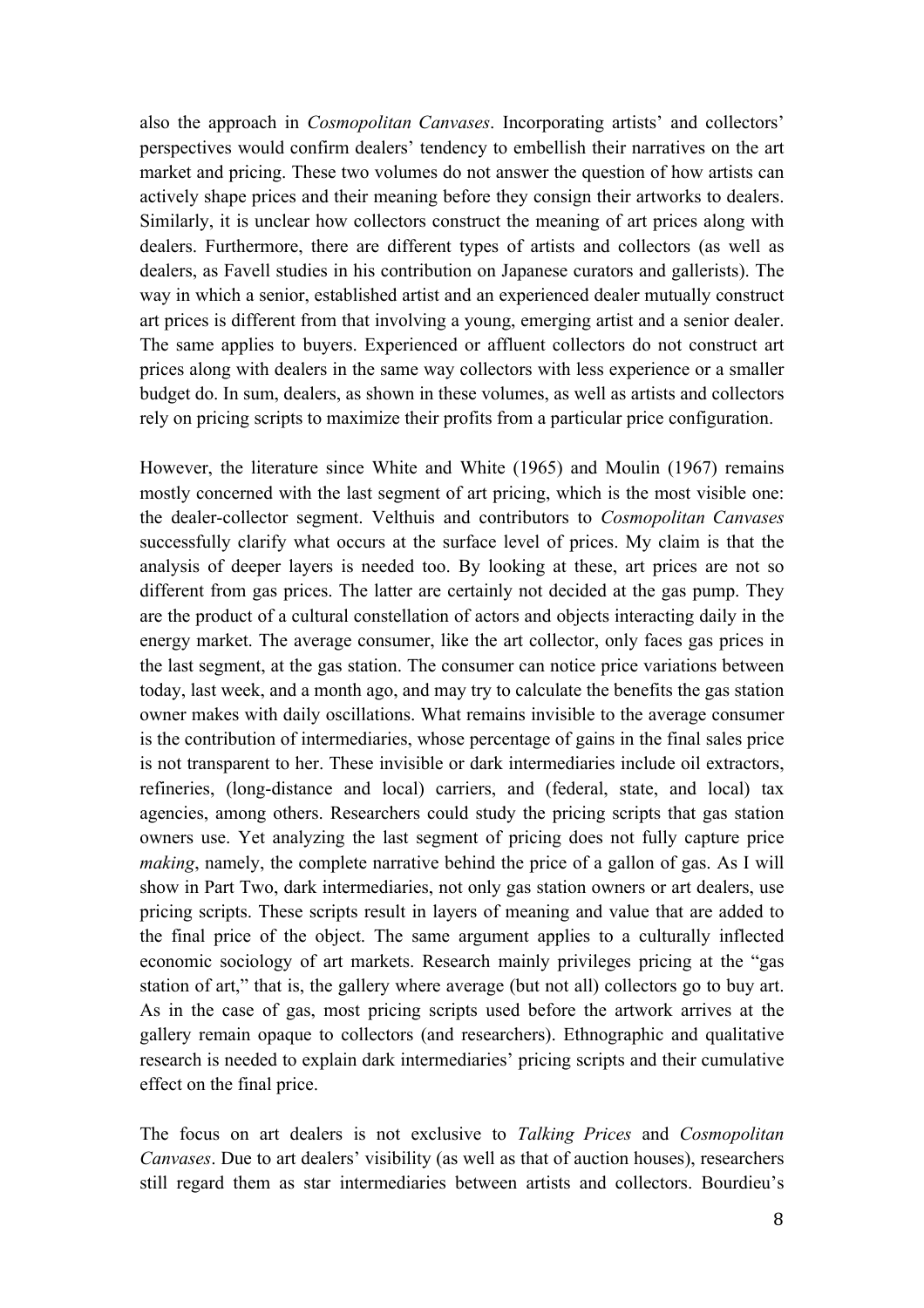theory of cultural production in the arts left dark intermediaries out of the economy of symbolic goods despite the fact that these actors can actively shape the field of cultural production. The art world (Becker 1982) and production-of-culture (Peterson 1997) approaches have shown the role that less traditional intermediaries can have in art making, yet they have not fully addressed their influence on pricing mechanisms.

Not only researchers, but also collectors, dealers, and artists have contributed to dark intermediaries' invisibility in price making. Artists in particular are likely to give the impression that they make the artwork from start to finish. One of the world's most expensive contemporary artists, Damien Hirst, in *On the Way to Work* (2002), a book of interviews, conveniently silences how his assistants' input (including tedious and time-consuming tasks such as polishing) is transformed into dark labor and how this is added to the final price of the artwork. When conveying the impression of solitary authorship is not possible (e.g., Ai Wei Wei's making of 100 million sunflower seeds), artists claim to be in full command of the artistic outcome. Jeff Koons says he suppresses the artistic subjectivity of his studio assistants (most of which are artists). They do not have to think artistically by themselves; only to execute his orders. These robot-artists make art by "plagiarizing" Koons' techniques and themes. Velthuis and his contributors are aware of the high price of skills, yet it is unclear how artists' skills are added to the final price of an artwork before it is in the dealer's hands. Absent too in these volumes is the recognition that the image of the lone genius suffering to create an expensive artwork does not apply to the Koonses and Ai Wei Weis of the art world, who operate more as corporate artists managing an array of staff (cf. Menger 2006).

Dark intermediaries in the arts are also present in the sales dimension. As Mukti Khaire shows in her contribution, online firms now operate in the primary and secondary art markets, and have emerged as a new type of intermediary. Another intermediary whose pricing contribution remains invisible in the constellation of actors at work in mainstream contemporary art is the collector's consultant. Collectors (especially those in the top earning 1%) hire art consultants to receive advice on the most valuable additions to their collections. Like financial brokers, these consultants may charge a flat fee or a commission proportional to the value of the artwork bought for their clients. Culturally inflected economic sociologists have not studied consultants' pricing scripts. There is no equivalent to Velthuis' research in *Talking Prices* for art collectors and their consultants.

In sum, a more holistic understanding of the prices of contemporary art cannot solely rely on the pricing scripts of artists, dealers, and collectors and their interactions. It also needs to incorporate dark intermediaries. These intermediaries include assistants, technicians, art-making spaces (such as photo laboratories, foundries, design studios, and engineering firms), art consultants, insurance companies, logistics service providers, and online art firms, among others. Mainstream contemporary art has become so complex technically and organizationally that its production, display, and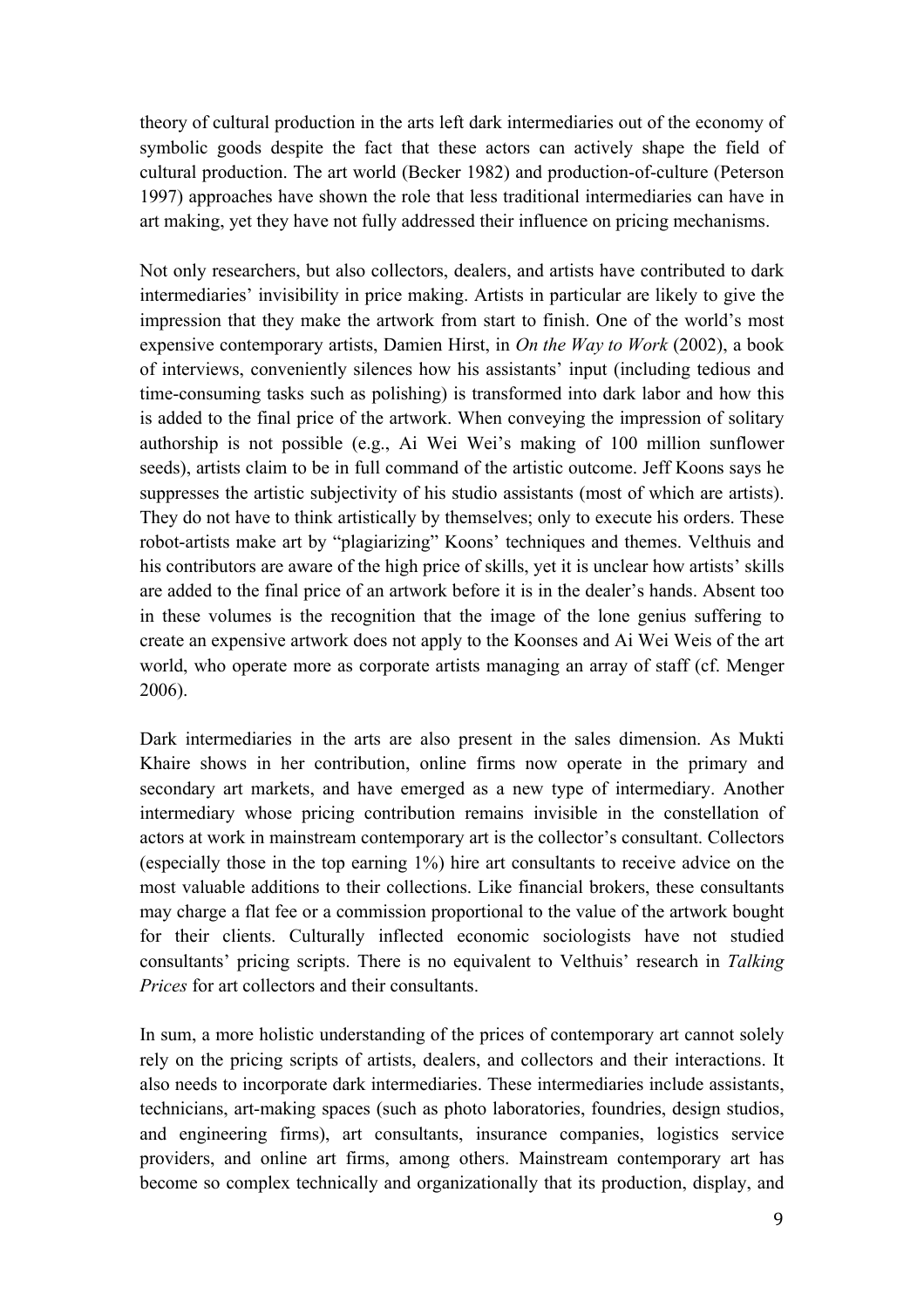sale demands the active participation of a broader and rapidly expanding constellation of market-oriented actors and organizations than the one reported in *Talking Prices* and *Cosmopolitan Canvases*. Rescaling contemporary art pricing is a vital research task in a globalized art market.

Disregarding the growing constellation of intermediaries involved in the pricing of global art would prolong a problem Velthuis addressed in *Talking Prices*: the view of pricing as an opaque activity. The input of these intermediaries in the process of making contemporary art and setting its price remains the dark matter of art prices. This is the same kind of price opacity an average customer faces when pumping fuel at a gas station. As Part Two shows, rescaling contemporary art pricing demands a better understanding of the different layers of value that impact pricing decisions along the way, from conception to production to exhibition and sale.

Published in Books&Ideas, May  $2<sup>nd</sup>$ , 2016.

#### **©booksandideas.net**

#### **References**

- Abrams, Amah-Rose Abrams. 2015. "Top Ten Most Expensive Yayoi Kusama Works at Auction." *Artnet news*, 14 December. URL: https://news.artnet.com/market/yayoi-kusama-auctionprices-391592
- Baumol, William, and William Bowen. 1966. *Performing Arts, the Economic Dilemma: A Study of Problems Common to Theater, Opera, Music, and Dance*. New York: Twentieth Century Fund.
- Becker, Howard. 1982. *Art Worlds*. Berkeley, Los Angeles, and London: University of California Press.
- Beckert, Jens, and Patrik Aspers, eds. 2011. *The Worth of Goods: Valuation and Pricing in the Economy*. Oxford: Oxford University Press.
- Beckert, Jens, and Christine Musselin, eds. 2013. *Constructing Quality: The Classification of Goods in Markets*. Oxford: Oxford University Press.
- Beljean, Stefan, Phillipa Chong, and Michèle Lamont. 2016. "A Post-Bourdieusian Sociology of Valuation and Evaluation for the Field of Cultural Production." Pp. 38-48 in *Routledge International Handbook of the Sociology of Art and Culture*, edited by Laurie Hanquinet and Mike Savage. Oxon and New York: Routledge.
- Berthoin Antal, Ariane, Michael Hutter, and David Stark, eds. 2015. *Moments of Valuation: Exploring Sites of Dissonance*. Oxford: Oxford University Press.
- Bourdieu, Pierre. 1992. *Les règles de l'art : Genèse et structure du champ littéraire*. Paris: Seuil.
- Bourdieu, Pierre. 2013. *Manet : une révolution symbolique*. Paris: Seuil.
- Crane, Diana. 1987. *The Transformation of the Avant-Garde: The New York Art World, 1940-1985*. Chicago and London: The University of Chicago Press.
- Fer, Briony. 2004. *The Infinite Line: Re-making Art after Modernism*. New Haven and London: Yale University Press.
- Garside, Juliette, Jake Bernstein, and Holly Watt. 2016. "How Offshore Firm Helped Billionaire Change the Art World Forever." *The Guardian*, 7 April. URL: http://www.theguardian.com/news/2016/apr/07/panama-papers-joe-lewis-offshore-art-worldpicasso-christies
- Geertz, Clifford. 1973. *The Interpretation of Cultures*. New York: Basic Books.
- Ginsburgh, Victor, and David Throsby, eds. 2006. *Handbook of the Economics of Art and Culture*. Amsterdam and Oxford: North-Holland.
- Gompertz, Will. 2012. *What Are You Looking at?: The Surprising, Shocking, and Sometimes Strange Story of 150 Years of Modern Art*. New York: Dutton.